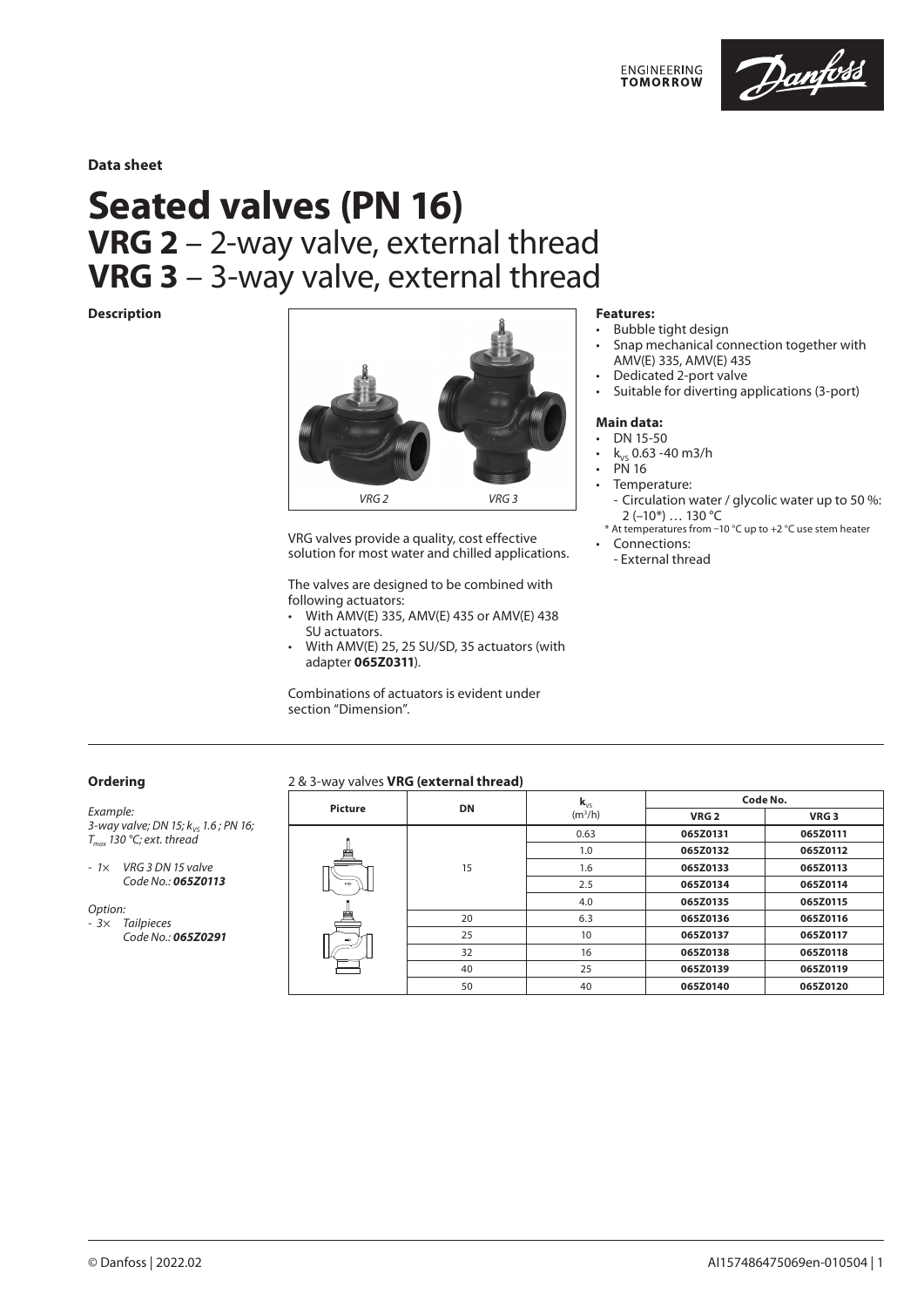Danfoss

# **Data sheet Seated valves VRG 2, VRG 3**

# **Ordering** (continued)

### Accessories - **Tailpieces**

| Type                    |                    | <b>DN</b> | Code No. |
|-------------------------|--------------------|-----------|----------|
|                         | $Rp$ $\frac{1}{2}$ | 15        | 065Z0291 |
|                         | $Rp$ $\frac{3}{4}$ | 20        | 065Z0292 |
|                         | Rp 1               | 25        | 065Z0293 |
| Tailpiece <sup>1)</sup> | Rp 11/4            | 32        | 065Z0294 |
|                         | Rp 1½              | 40        | 065Z0295 |
|                         | Rp <sub>2</sub>    | 50        | 065Z0296 |

### Accessories - **Adapter & stem heater**

| Type        | for actuators                     | Code No. |  |  |
|-------------|-----------------------------------|----------|--|--|
| Adapter     | AMV(E) 25/35                      | 065Z0311 |  |  |
| Stem heater | AMV(E) 335/435                    | 065Z0315 |  |  |
|             | AMV(E) 25(SU/SD)/35 <sup>2)</sup> | 065B2171 |  |  |

*2) only in a combination with adapter 065Z0311*

*1) 1 tailpiece internal thread for VRG ext. thread (Ms - CuZn39Pb3)*

# **Service kits**

| Type         | DΝ    | Code No. |
|--------------|-------|----------|
| Stuffing box | 15    | 065Z0321 |
|              | 20    | 065Z0322 |
|              | 25    | 065Z0323 |
|              | 32    | 065Z0324 |
|              | 40/50 | 065Z0325 |

| Technical data | <b>Nominal diameter</b> | <b>DN</b>       | 15                                            |     |     |     | 20  | 25  | 32    | 40 | 50 |    |
|----------------|-------------------------|-----------------|-----------------------------------------------|-----|-----|-----|-----|-----|-------|----|----|----|
|                | $k_{vs}$ value          | $m^3/h$         | 0.63                                          | 1.0 | 1.6 | 2.5 | 4.0 | 6.3 | 10    | 16 | 25 | 40 |
|                | Stroke                  | mm              | 10                                            |     |     |     |     |     | 15    |    |    |    |
|                | Control range           |                 | 30:1<br>50:1                                  |     |     |     |     |     | 100:1 |    |    |    |
|                | Control characteristic  |                 | LOG: port A-AB; LIN: port B-AB                |     |     |     |     |     |       |    |    |    |
|                | Cavitation factor z     |                 | $\geq 0.4$                                    |     |     |     |     |     |       |    |    |    |
|                | Leakage                 |                 | A - AB bubble tight design                    |     |     |     |     |     |       |    |    |    |
|                |                         |                 | $B - AB \le 1.0$ % of $k_{vs}$                |     |     |     |     |     |       |    |    |    |
|                | Nominal pressure        | PN              |                                               |     |     |     |     | 16  |       |    |    |    |
|                | Max. closing pressure   | bar             | Mixing: 4                                     |     |     |     |     |     |       |    |    |    |
|                |                         |                 | Diverting: 1                                  |     |     |     |     |     |       |    |    |    |
|                | Medium                  |                 | Circulation water / glycolic water up to 50 % |     |     |     |     |     |       |    |    |    |
|                | Medium pH               | Min. 7, Max. 10 |                                               |     |     |     |     |     |       |    |    |    |
|                | Medium temperature      | $^{\circ}$ C    | $2(-101)$ 130                                 |     |     |     |     |     |       |    |    |    |
|                | Connections             | ext. thread     |                                               |     |     |     |     |     |       |    |    |    |
|                | <b>Materials</b>        |                 |                                               |     |     |     |     |     |       |    |    |    |
|                | Valve body              |                 | Grey cast iron EN-GJL-250 (GG-25)             |     |     |     |     |     |       |    |    |    |
|                | Valve stem              |                 | Stainless steel                               |     |     |     |     |     |       |    |    |    |
|                | Valve cone              |                 | <b>Brass</b>                                  |     |     |     |     |     |       |    |    |    |
|                | Stuffing box sealing    |                 | <b>EPDM</b>                                   |     |     |     |     |     |       |    |    |    |

*1) At temperatures from -10 up to +2 °C use stem heater*

### **Pressure temperature diagram**

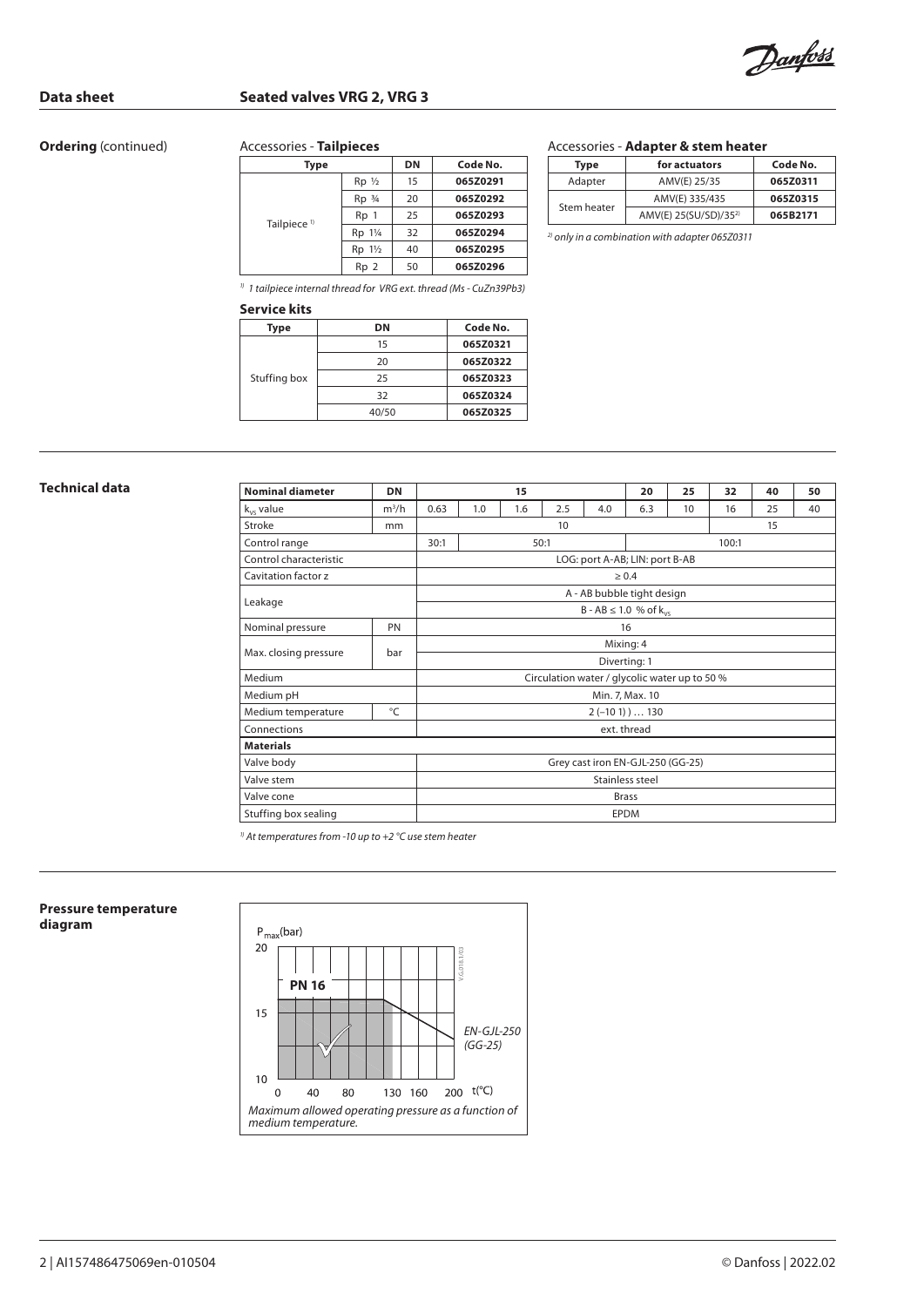

### **Valve characteristics**

100 80

 $\approx$ 





### **Installation** *Valve mounting*

**Fig. 2:** *Mixing of diversion in the same of the same of the same of the same of the same of the same of the same of the same of the computer of the computer of the computer of the computer of the property of the propert* Before valve mounting the pipes have to be cleaned and free from abrasion. Valve must be mounted according to flow direction as indicated on valve body except by diverting, where valve can be mounted oposite to the flow direction (flow oposite to indication on the valve body). Mechanical loads of the valve body caused by the pipes are not allowed. Valve should be free of vibrations as well.

Stroke %

**AAB**

Installation of the valve with the actuator is allowed in horizontal position or upwards. Installation downwards is not allowed.

Always install the valve with the arrow on the body in the same direction as the flow. In order to avoid turbulence, which will affect the measuring accuracy, it is recommended to have a straight length of pipe up and down stream from the valve as shown (D - diameter of pipe).





*Note: Install a strainer upstream of the valve (e.g. Danfoss FVR/FVF)*



*Fig. 1: Mixing or diverting connection*



### *Mixing or diverting connection*

3-way valve can be used either as mixing or diverting valve (fig.1).

If 3-way valve is installed as mixing valve meaning that A and B ports are inlet ports, and AB port is outlet port it can be installed in mixing (fig.2) or diverting application (fig.3).



*Fig. 3: Mixing valve used in diverting application*



*Fig. 4: Diverting valve used in diverting application*

3-way valve can be also installed as diverting valve in diverting application (fig.4) meaning that AB port is inlet and A and B ports are outlets.

### *Note:*

*Maximal closing pressure for mixing and diverting installation are not the same. Please refer to values stated in Technical data section.*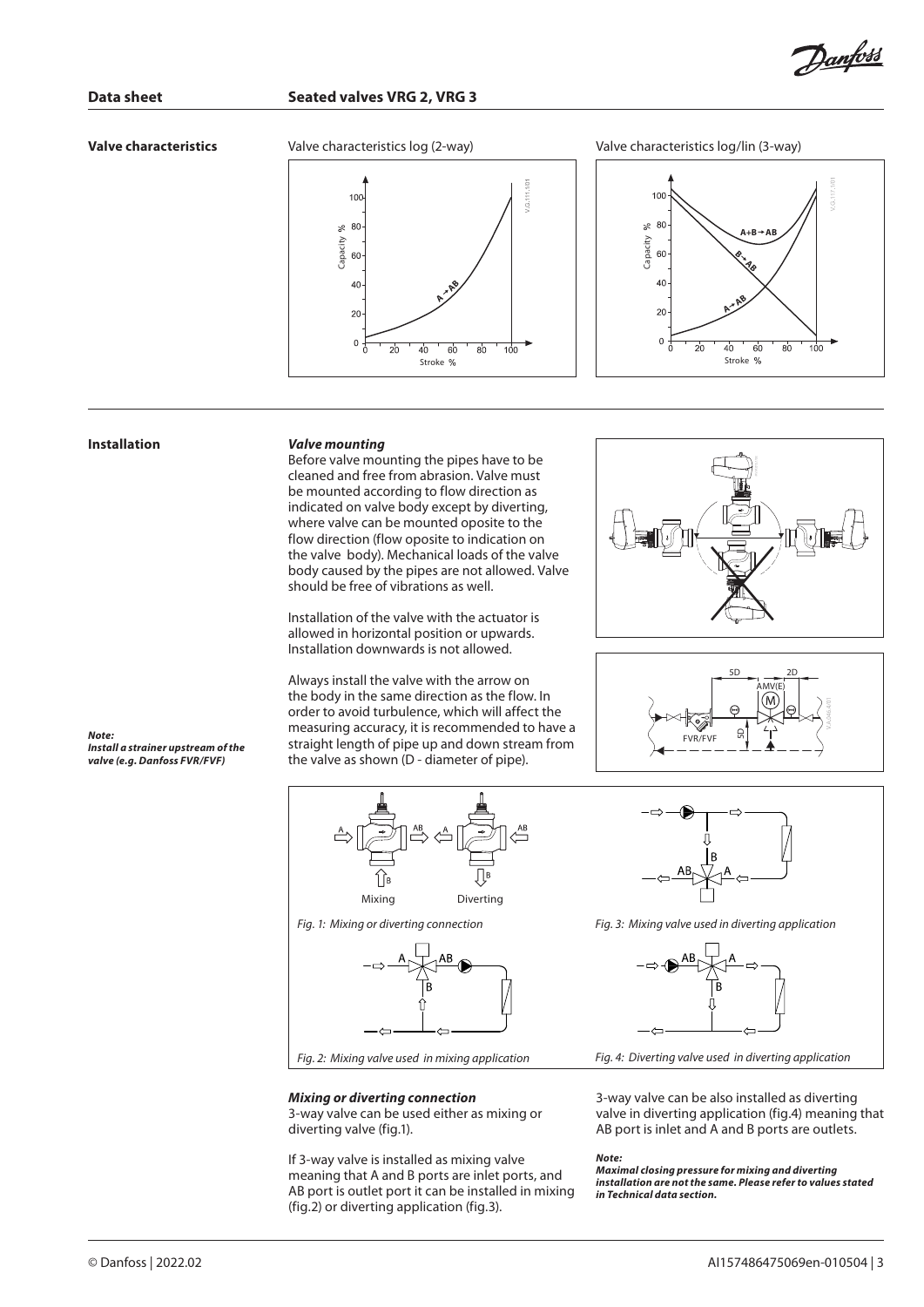### **Data sheet Seated valves VRG 2, VRG 3**

### **Sizing**



### **Example**

*Design data:* Flow rate: 6 m<sup>3</sup>/h System pressure drop: 55 kPa

Locate the horizontal line representing a flow rate of 6 m<sup>3</sup>/h (line A-A). The valve authority is given by the equation:

$$
Value~authority, a = \frac{\Delta p_1}{\Delta p_1 + \Delta p_2}
$$

Where:

- $\Delta p_1$  = pressure drop across the fully open valve
- $\Delta p_2$  = pressure drop across the rest of the circuit with a full open valve

The ideal valve would give a pressure drop equal to the system pressure drop (i.e. an authority of 0.5 ):

if: 
$$
\Delta p_1 = \Delta p_2
$$
  
\n
$$
a = \frac{\Delta p_1}{\Delta p_1 - \Delta p_2} = 0.5
$$

In this example an authority of 0.5 would be given by a valve having a pressure drop of 55 kPa at that flow rate (point B). The intersection of line A–A with a vertical line drawn from B lies between two diagonal lines; this means that no ideally-sized valve is available. The intersection of line A–A with the diagonal lines gives the pressure drops stated by real, rather than ideal, valves. In this case, a valve with  $k_{vs}$  6.3 would give a pressure drop of 90.7 kPa (point C):

Danfoss

hance value authority = 
$$
\frac{90.7}{90.7 + 55} = 0.62
$$

The second largest valve, with  $k_{vs}$  10, would give a pressure drop of 36 kPa (point D):

hence value authority = 
$$
\frac{36}{36+55} = 0.395
$$

Generally, for a 3 port application, the smaller valve would be selected (resulting in a valve authority higher than 0.5 and therefore improved control). However, this will increase the total pressure and should be checked by the system designer for compatibility with available pump heads, etc. The ideal authority is 0.5 with a preferred range of between 0.4 and 0.7 .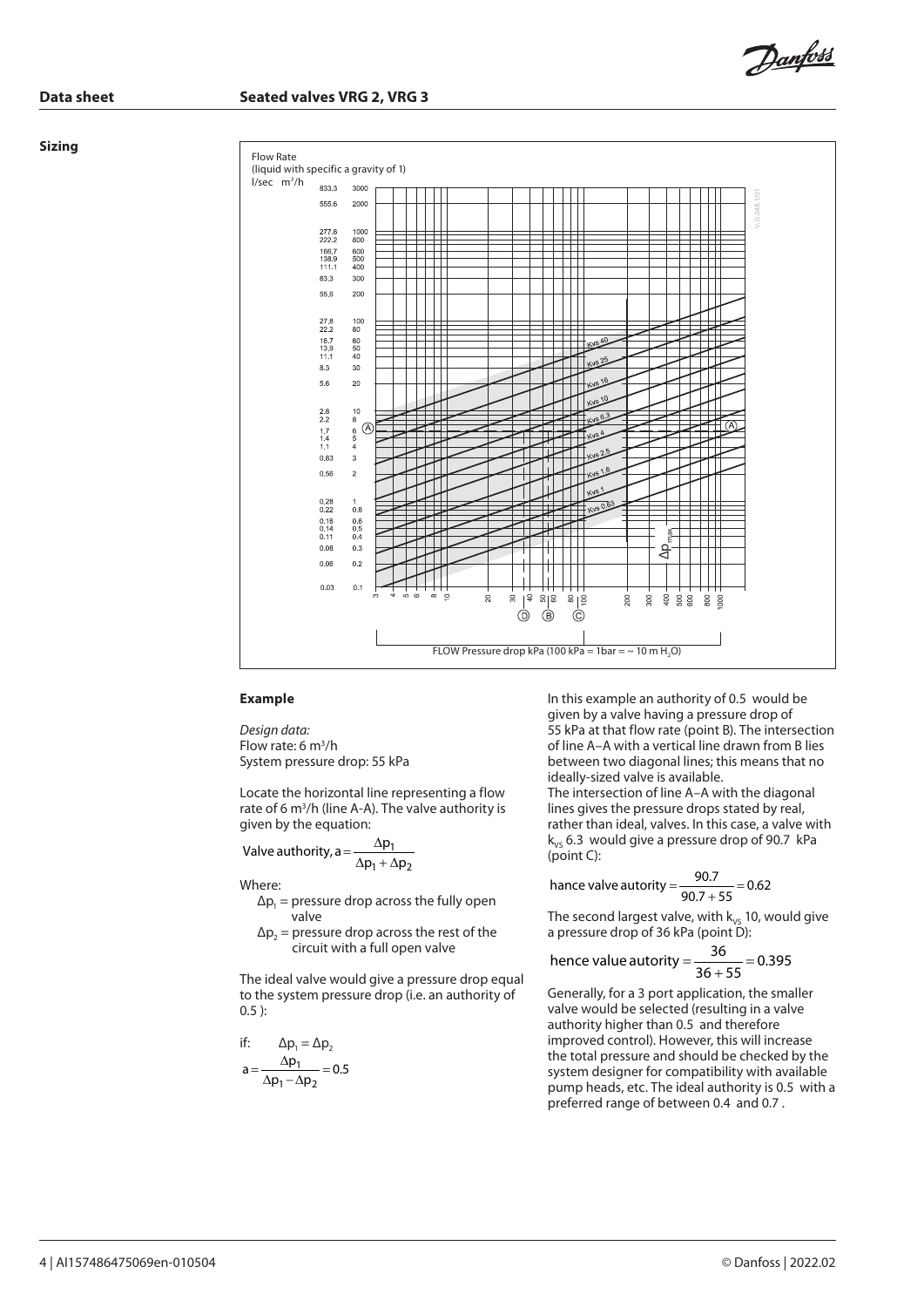Danfoss

### **Design**

*(Design variations are possible)*

### **VRG 2**

- **1.** Valve body
- **2.** Valve insert
- **3.** Valve cone
- **4.** Valve stem
- **5.** Moving valve seat (pressure relieved)
- **6.** Stuffing box



# **VRG 3**

- **1.** Valve body
- **2.** Valve insert
- **3.** Valve cone
- **4.** Valve stem
- **5.** Valve seat
- **6.** Pressure relieve chamber
- **7.** Stuffing box

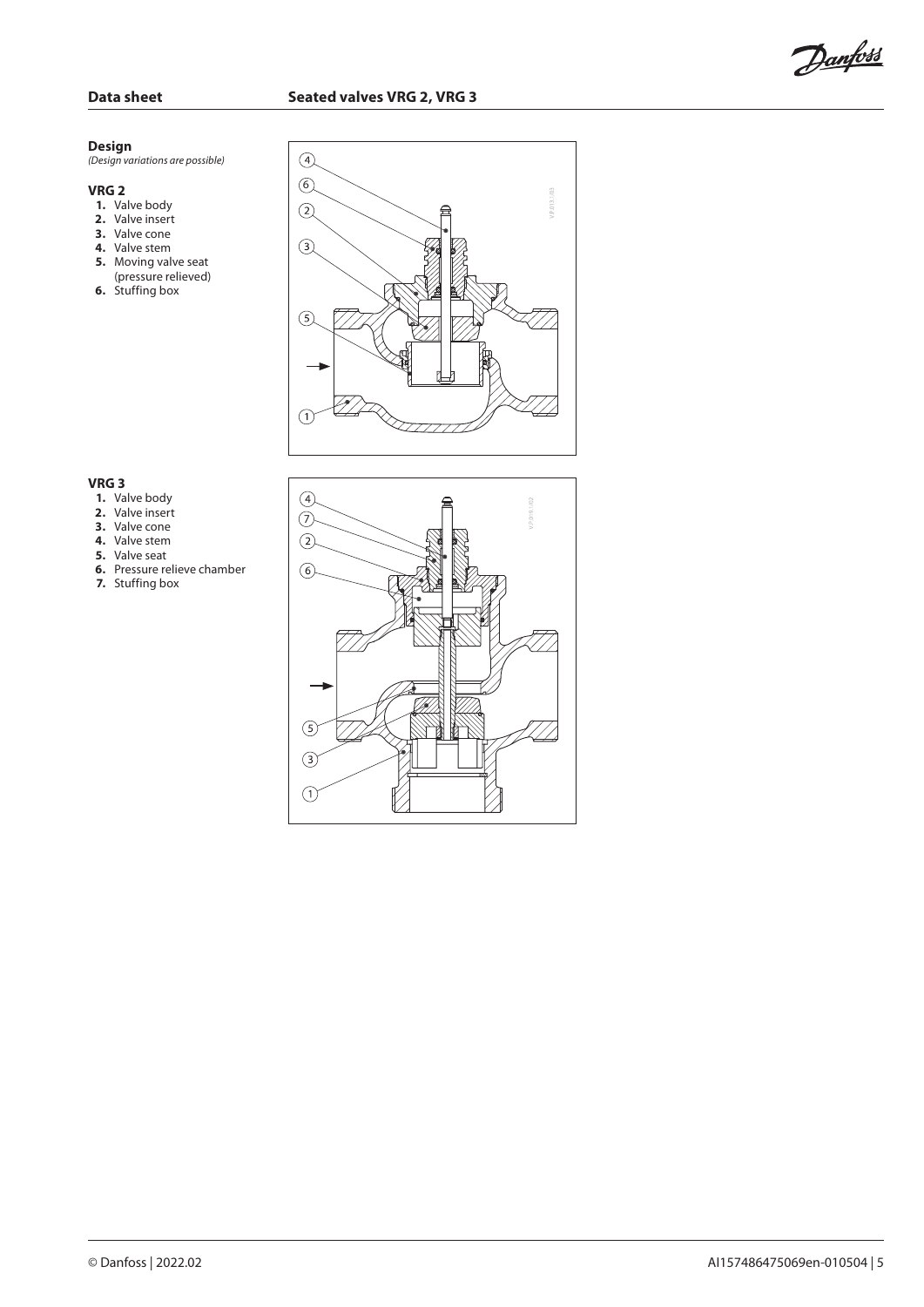Danfoss

**Data sheet Seated valves VRG 2, VRG 3**

# **Dimensions**

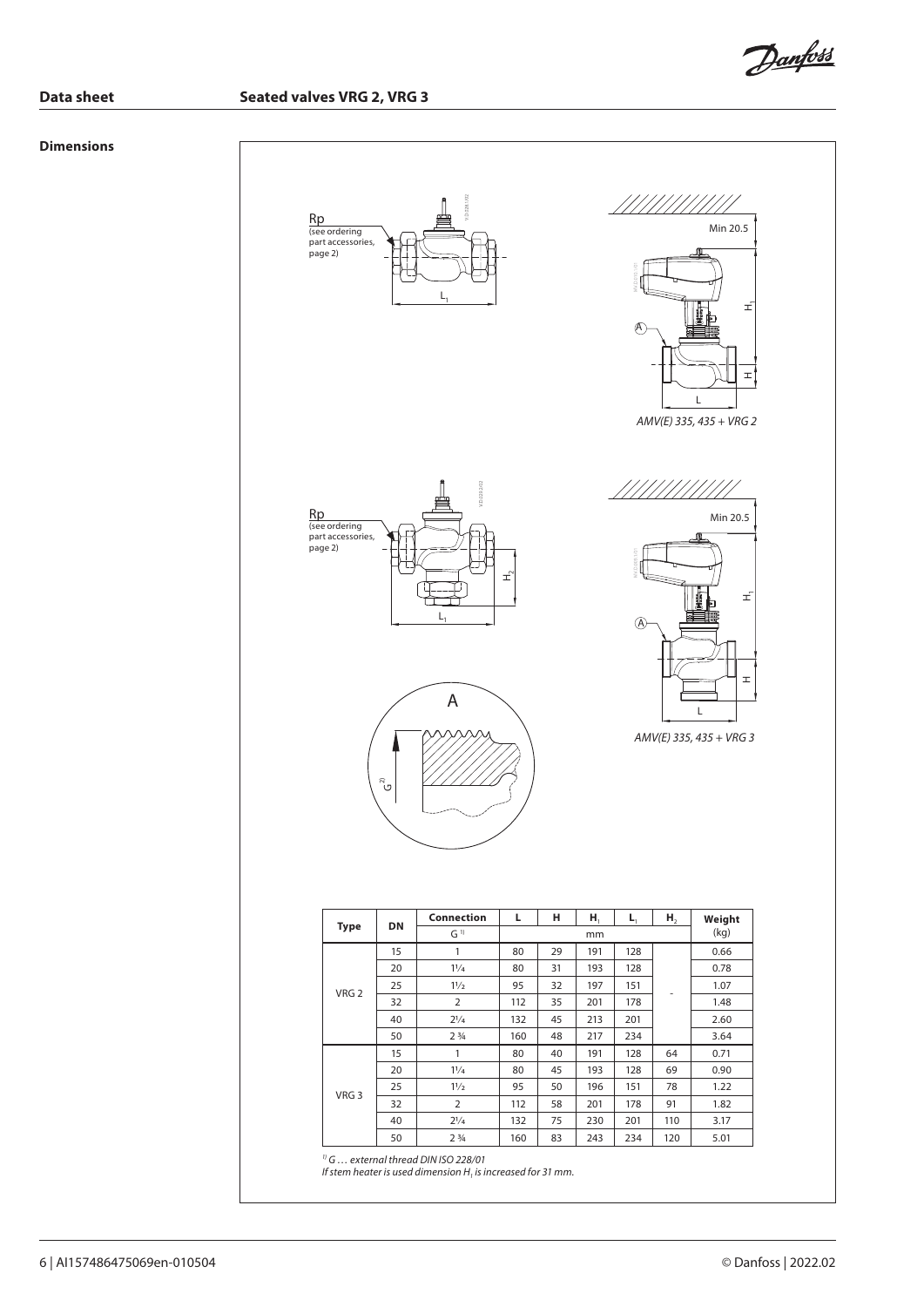

**Dimensions** *(continued)*